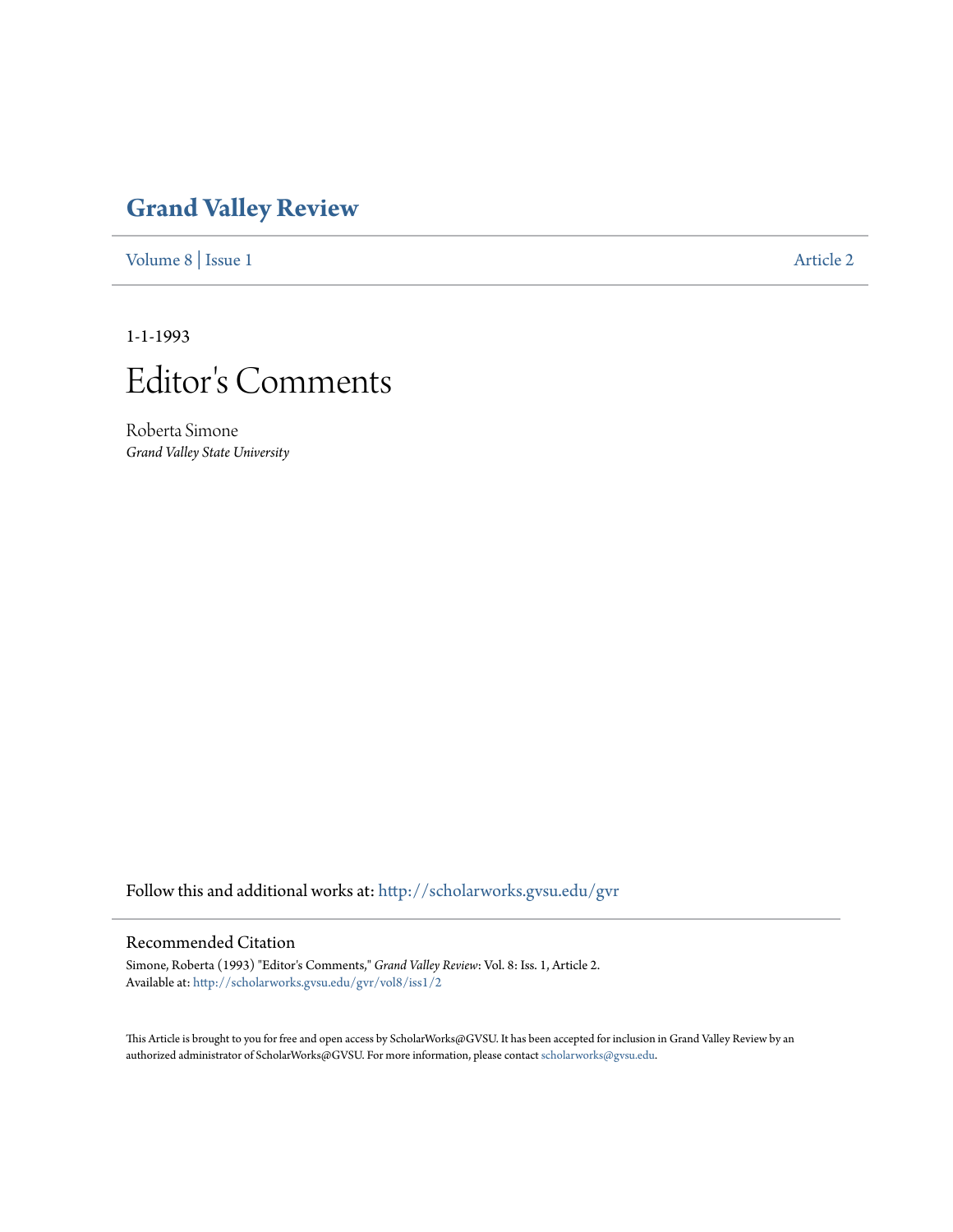## **Editor's Comments**

With this Spring 1993 issue we begin, belatedly, the seventh year of the Grand Valley Review. Rob Franciosi, after serving admirably for several years as the editor, stepped down from that position last spring. Throughout the summer and early fall, we had some questions about whether there was enough genuine interest, campus wide, in keeping the Review alive. The new editor, appointed in the fall, and a new staff decided to find out. In the size and the diversity of the new advisory board, we have had our answer.

Our joint desire now is that we have an equal amount of representation and diversity in the journal itself. To that end, we begin our issue with comments by two of our board members--Todd Carlson and Mark Luttenton--who encourage their colleagues, especially those in the sciences, to share with the whole university community the work they are doing in their research and in their classrooms, statements which we heartily applaud. President Lubbers and Dean Travis of the Social Science Division graciously accepted our invitation to respond to those comments; and we are pleased that their responses support the continuation of the Review. We are particularly interested to hear your reactions to the President's recommendations.

The ensuing essays do display diversity of discipline representation, and coincidentally, because no special theme for the issue was announced in advance, the first four are on the subject of women, perhaps no great surprise in this political "year of the woman." Psychologist Roelof Bijkerk notes that there has been a recent increase in reported sightings of the Madonna, and he explores the psychological and social implications of that phenomenon. Anthropologist Cindy Hull invites us to look beyond any stereotypes we might have that Mayan village women are only passive homebodies. Literary historian Victoria Brehm, herself a sailor, traces the powerful symbolism of the Great Lakes for women, from Native American storytellers to contemporary Michigan poet Judith Minty (who was an adjunct professor at Grand Valley for several years). Science historian Sheldon Kopperl reminds us that one of the charter members of Grand Valley's Board of Control was a woman; but we may not have known and so learn that Dr. lcie Macy Hoobler was also a distinguished scientist and a pioneer in nutrition research.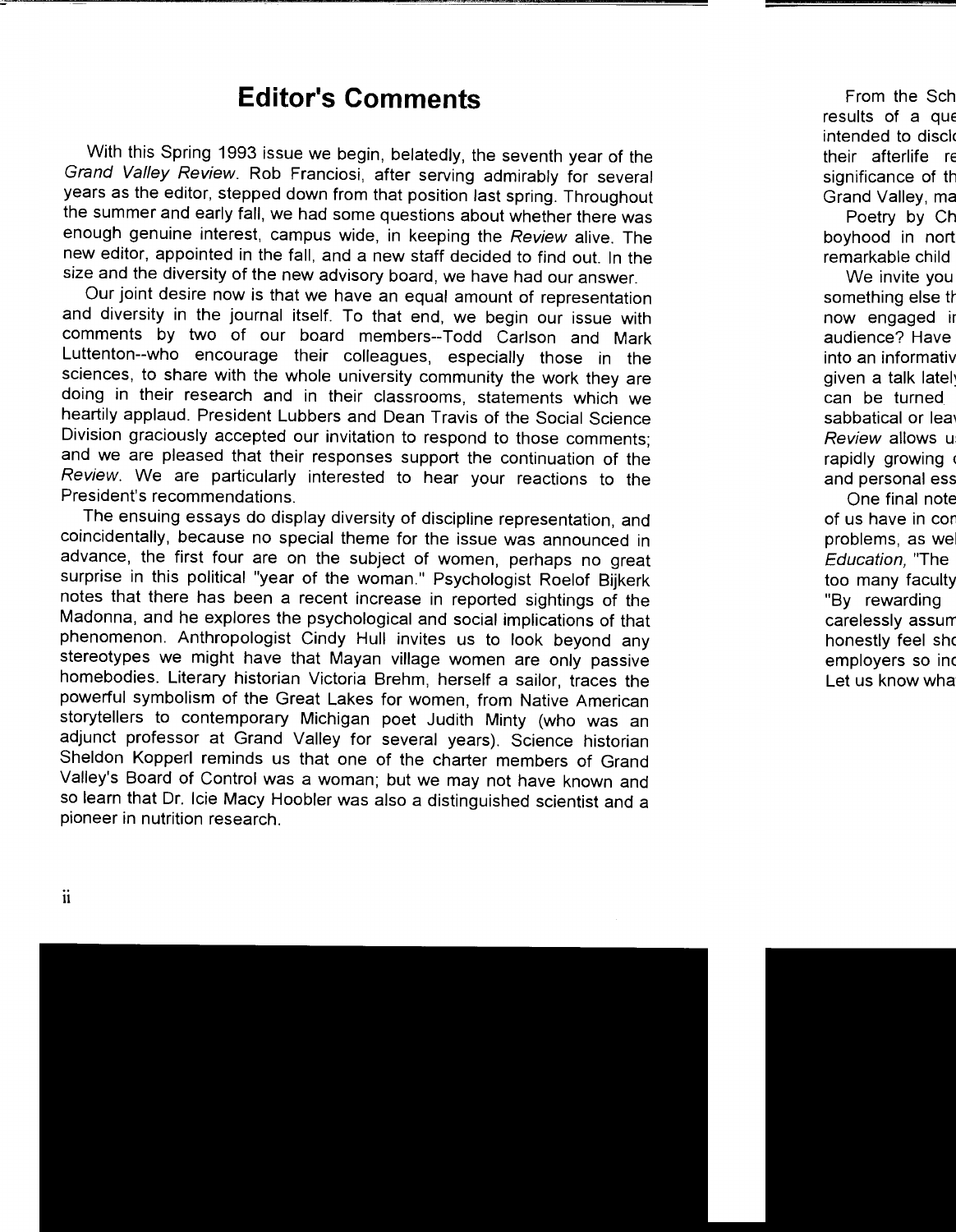From the School of Business, R. J. and S. L. Planisek report on the results of a questionnaire given to business students and purportedly intended to disclose their views about the meaning of their lives and what their afterlife rewards might be; the conclusions drawn about the significance of the findings, particularly in relation to general education at Grand Valley, may surprise you and lead to a rejoinder.

Poetry by Christine Stephens and Kathryn Waggoner, a memoir of boyhood in northern Michigan by Carl Kobernik, and a story about a remarkable child by Terri Shanahan round out the issue.

We invite you to respond to any of the pieces in this issue or to submit something else that you think your colleagues may be interested in. Are you now engaged in some research that you can explain for a general audience? Have you published something elsewhere which can be turned into an informative article for your colleagues in other disciplines? Have you given a talk lately--on campus or in the community--from which your notes can be turned into a lively article? Have you recently returned from sabbatical or leave with some information that can enlighten all of us? The *Review* allows us to keep in touch professionally with each other in this rapidly growing community. We, of course, also welcome poetry, fiction, and personal essays.

One final note: though we spend our times in different disciplines, many of us have in common that we are teachers, and, therefore, share common problems, as well as pleasures. A recent article in the Chronicle of Higher Education, "The Perils of Grade Inflation" (Jan. 6, '93) laments the fact that too many faculty members give high grades for average or sub-par work: "By rewarding mediocrity we discourage excellence .... We sometimes carelessly assume that by giving B-minuses (or better) to students who we honestly feel should have failed, we are doing them a big favor. Will their employers so indulge them later on?" Is Grand Valley under such a peril? Let us know what you think.

--R.S.